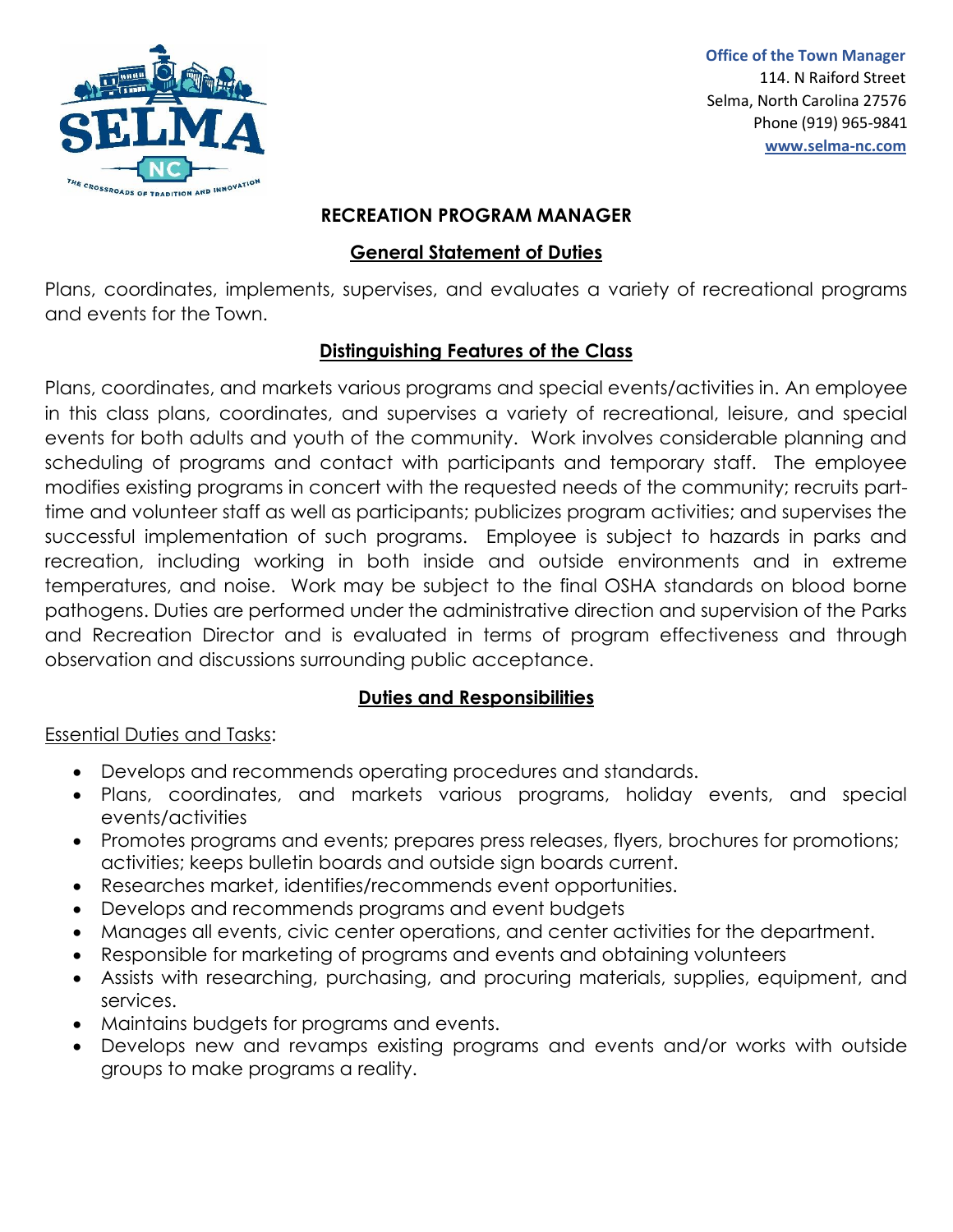### Additional Job Duties:

• Performs related work as required.

### **Recruitment and Selection Guidelines**

#### Knowledge, Skills, Abilities:

- Comprehensive knowledge of municipal recreation and practices.
- Considerable knowledge and proven event management experience.
- Thorough knowledge of safety requirements, maintenance, trends, and developments in the field of public recreation.
- Knowledge of standard resources, materials, and facilities utilized in a public recreational program.
- Knowledge of needs analysis, marketing program evaluation, and other management tools necessary for program effectiveness.
- Considerable knowledge of effective communication and interpersonal relationship skills including ability to listen and respond to citizens.
- Considerable knowledge of budget development and management.
- Considerable knowledge of modern and effective leadership and supervisory principles and practices, including motivation, communication, counseling and evaluating performance.
- Ability to effectively plane, promote, organize, and execute a year-round program of recreation activities.
- Ability to exercise sound judgment and initiative.
- Ability to express ideas effectively in oral and written forms and to make presentations.
- Ability to deal tactfully, courteously, and firmly with the public.
- Ability to establish and maintain effective working relationships with community groups, coworkers, employees, superiors, and the general public.
- Excellent time management and communication skills.
- Ability to build productive business relationships.
- Skill in supervising programs with all age groups.
- Ability to recruit, supervise, plan, and coordinate the work of temporary, volunteer, or paid workers.

#### Physical Requirements:

- Must be able to physically perform basic life functions of fingering, grasping, talking, hearing, and repetitive motions climbing, balancing, stooping, kneeling, crouching, crawling, reaching, standing, walking, pushing, pulling, lifting, fingering, grasping feeling, talking, hearing, and repetitive motions.
- Must be able to perform light work exerting up to 20 pounds of force occasionally, and/or up to 10 pounds of force frequently, and/or a negligible amount of force constantly to move objects.
- Must possess the visual acuity to prepare and analyze data and figures and maintain records of fees collected, to read extensively, to operate a computer, to use